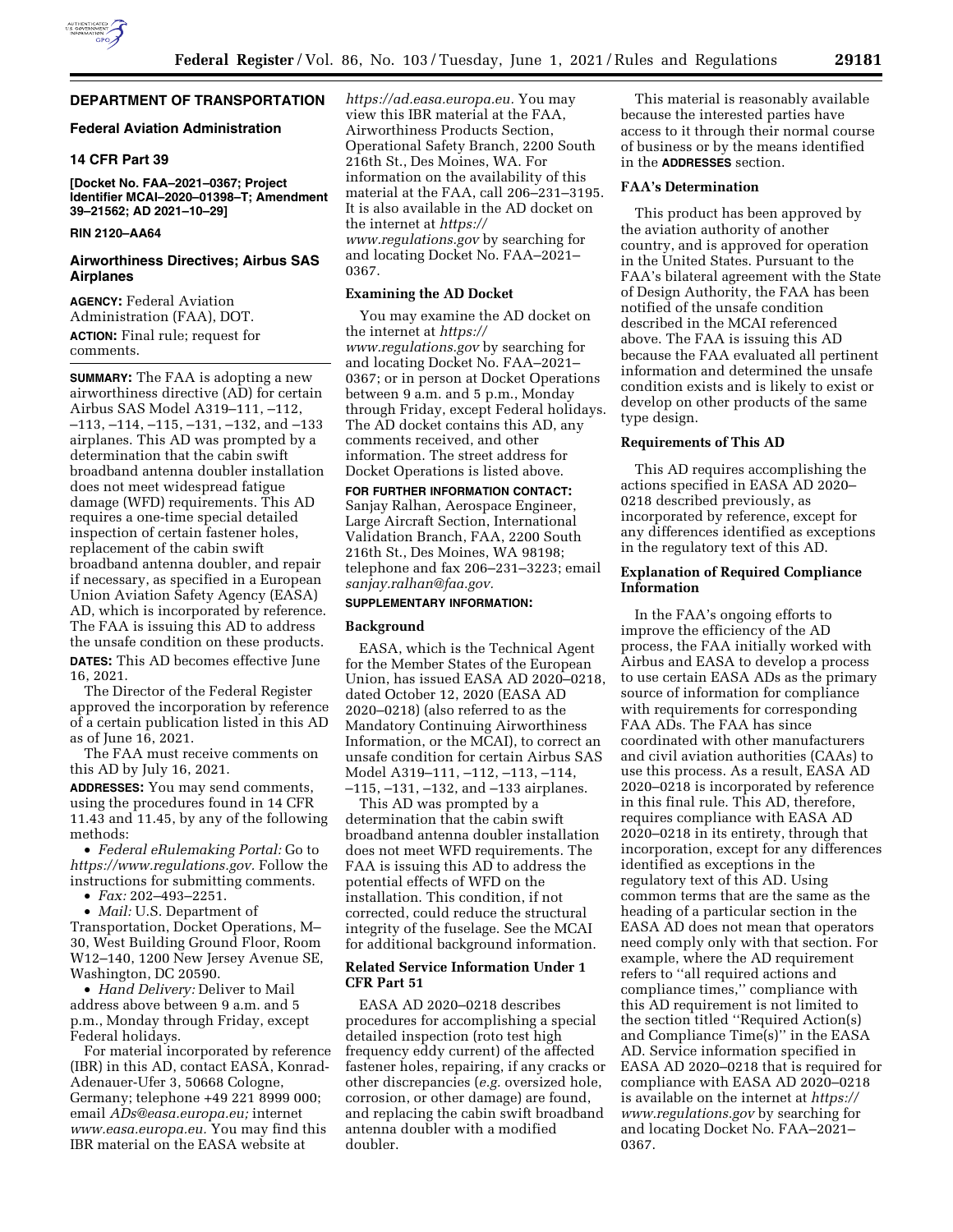# **FAA's Justification and Determination of the Effective Date**

Section 553(b)(3)(B) of the Administrative Procedure Act (APA) (5 U.S.C. 551 *et seq.*) authorizes agencies to dispense with notice and comment procedures for rules when the agency, for ''good cause,'' finds that those procedures are ''impracticable, unnecessary, or contrary to the public interest.'' Under this section, an agency, upon finding good cause, may issue a final rule without providing notice and seeking comment prior to issuance. Further, section 553(d) of the APA authorizes agencies to make rules effective in less than thirty days, upon a finding of good cause.

There are currently no U.S.-registered airplanes affected by this AD. Accordingly, notice and opportunity for prior public comment are unnecessary, pursuant to 5 U.S.C. 553(b)(3). In addition, for the foregoing reason(s), the FAA finds that good cause exists pursuant to 5 U.S.C. 553(d) for making this amendment effective in less than 30 days.

## **Comments Invited**

The FAA invites you to send any written relevant data, views, or arguments about this AD. Send your comments to an address listed under **ADDRESSES**. Include ''Docket No. FAA–

2021–0367; Project Identifier MCAI– 2020–01398–T'' at the beginning of your comments. The most helpful comments reference a specific portion of the final rule, explain the reason for any recommended change, and include supporting data. The FAA will consider all comments received by the closing date and may amend this final rule because of those comments.

Except for Confidential Business Information (CBI) as described in the following paragraph, and other information as described in 14 CFR 11.35, the FAA will post all comments received, without change, to *[https://](https://www.regulations.gov) [www.regulations.gov,](https://www.regulations.gov)* including any personal information you provide. The agency will also post a report summarizing each substantive verbal contact received about this final rule.

# **Confidential Business Information**

CBI is commercial or financial information that is both customarily and actually treated as private by its owner. Under the Freedom of Information Act (FOIA) (5 U.S.C. 552), CBI is exempt from public disclosure. If your comments responsive to this AD contain commercial or financial information that is customarily treated as private, that you actually treat as private, and that is relevant or responsive to this AD, it is important that you clearly designate

## ESTIMATED COSTS FOR REQUIRED ACTIONS

the submitted comments as CBI. Please mark each page of your submission containing CBI as "PROPIN." The FAA will treat such marked submissions as confidential under the FOIA, and they will not be placed in the public docket of this AD. Submissions containing CBI should be sent to Sanjay Ralhan, Aerospace Engineer, Large Aircraft Section, International Validation Branch, FAA, 2200 South 216th St., Des Moines, WA 98198; telephone and fax 206–231–3223; email *[sanjay.ralhan@](mailto:sanjay.ralhan@faa.gov) [faa.gov.](mailto:sanjay.ralhan@faa.gov)* Any commentary that the FAA receives which is not specifically designated as CBI will be placed in the public docket for this rulemaking.

### **Regulatory Flexibility Act (RFA)**

The requirements of the RFA do not apply when an agency finds good cause pursuant to 5 U.S.C. 553 to adopt a rule without prior notice and comment. Because the FAA has determined that it has good cause to adopt this rule without notice and comment, RFA analysis is not required.

## **Costs of Compliance**

Currently, there are no affected U.S. registered airplanes. If an affected airplane is imported and placed on the U.S. Register in the future, the FAA provides the following cost estimates to comply with this AD:

| Labor cost | Parts cost | Cost per product  |
|------------|------------|-------------------|
|            |            | Up to $$23,715$ . |

The FAA has received no definitive data on which to base the cost estimates for the on-condition repairs specified in this AD.

# **Authority for This Rulemaking**

Title 49 of the United States Code specifies the FAA's authority to issue rules on aviation safety. Subtitle I, section 106, describes the authority of the FAA Administrator. Subtitle VII: Aviation Programs, describes in more detail the scope of the Agency's authority.

The FAA is issuing this rulemaking under the authority described in Subtitle VII, Part A, Subpart III, Section 44701: General requirements. Under that section, Congress charges the FAA with promoting safe flight of civil aircraft in air commerce by prescribing regulations for practices, methods, and procedures the Administrator finds necessary for safety in air commerce. This regulation is within the scope of

that authority because it addresses an unsafe condition that is likely to exist or develop on products identified in this rulemaking action.

## **Regulatory Findings**

The FAA determined that this AD will not have federalism implications under Executive Order 13132. This AD will not have a substantial direct effect on the States, on the relationship between the national government and the States, or on the distribution of power and responsibilities among the various levels of government.

For the reasons discussed above, I certify that this AD:

(1) Is not a ''significant regulatory action'' under Executive Order 12866, and

(2) Will not affect intrastate aviation in Alaska.

## **List of Subjects in 14 CFR Part 39**

Air transportation, Aircraft, Aviation safety, Incorporation by reference, Safety.

# **Adoption of the Amendment**

Accordingly, under the authority delegated to me by the Administrator, the FAA amends 14 CFR part 39 as follows:

# **PART 39—AIRWORTHINESS DIRECTIVES**

■ 1. The authority citation for part 39 continues to read as follows:

**Authority:** 49 U.S.C. 106(g), 40113, 44701.

## **§ 39.13 [Amended]**

■ 2. The FAA amends § 39.13 by the following new airworthiness directive:

**2021–10–29 Airbus SAS:** Amendment 39– 21562; Docket No. FAA–2021–0367; Project Identifier MCAI–2020–01398–T.